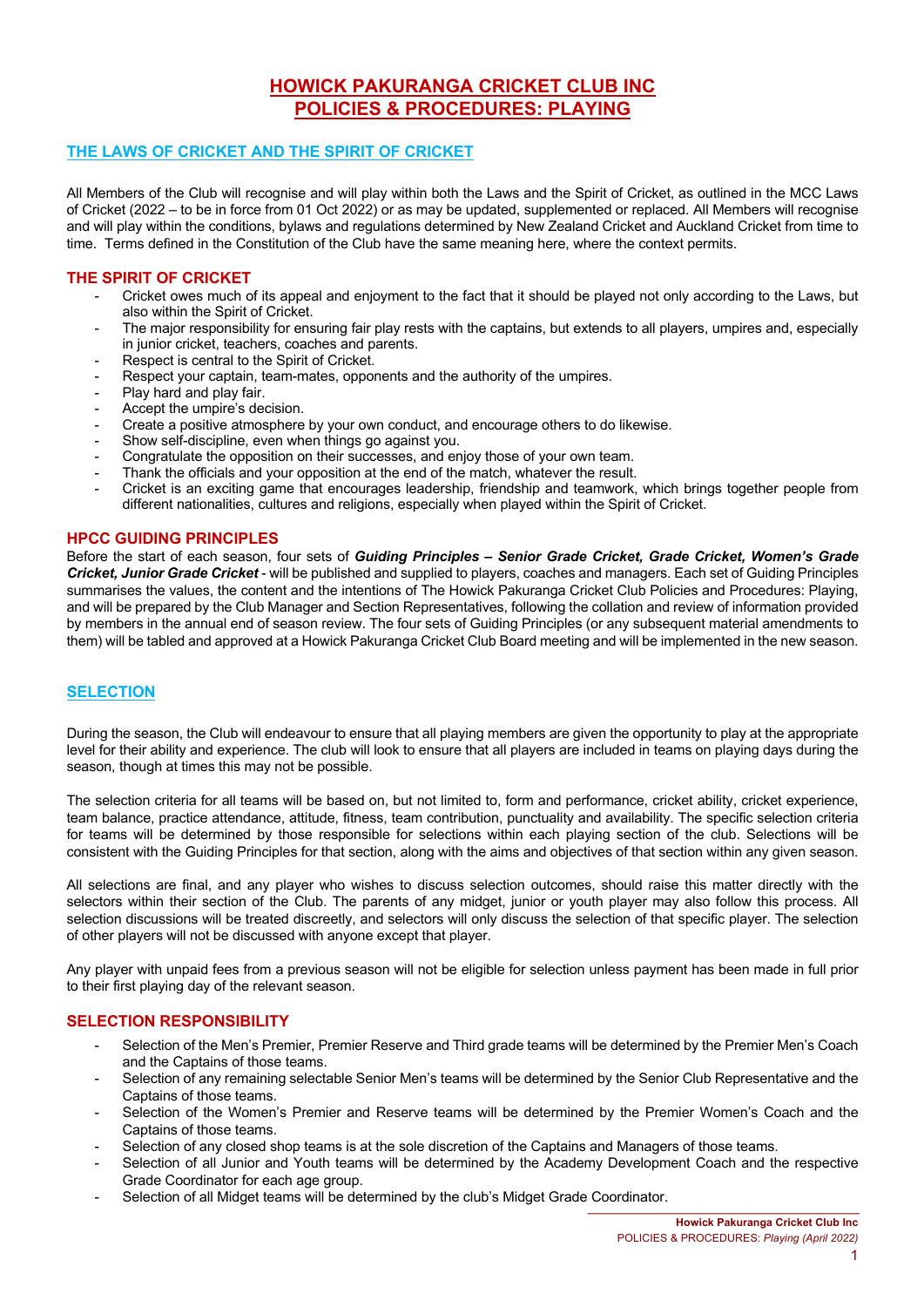### **COACHES AND MANAGERS**

Coaches and managers assist players in developing to their full potential. They are responsible for coaching players by analysing their performances, instructing in relevant skills and by providing encouragement. Coaches and managers perform a wide range of roles. Some of these roles are directly related to cricket, while others are complementary and related to the players and others, away from the game. The delivery of these roles will vary according to the age group being coached.

All coaching roles at the club are voluntary unless determined otherwise by the Board or Club Manager. All full-time or part-time permanent paid coaching roles will be subject to the club's Employee Appointments processes.

The coaches of the Men's and Women's Premier teams will be appointed by the Board. Grade Coordinators for each section of the club will be appointed by the Club Manager, Academy Development Coach and Midget Coordinator. All midget, junior and youth grade volunteer coaches and managers will be then be appointed by the Grade Coordinator for each respective grade. The selection and appointment of all coaches and managers will be in accordance with current Club Policies and Procedures.

All HPCC coaches must be registered on the NZ Cricket Coaches Database, have completed the Welfare of Children and Vulnerable Adults modules and be NZ Police vetted. Coaches will be encouraged to complete online coaching modules and practical sessions suitable to the grade they are coaching.

# **UNIFORMS & PLAYING EQUIPMENT**

All players representing HPCC in all grades and all competitions, are to be attired in the latest uniform appropriate for the grade and the competition. HPCC playing uniform and club merchandise will be available from the club's official supply partner.

Should any player be unable to attire themselves in the latest uniform appropriate for the grade and the competition, the Coach/Manager of the player's team, may make a submission to their Grade Coordinator or the Club Manager for assistance for that player.

Each team will be supplied with a bag of basic playing and protective equipment, appropriate for the grade and the competition for the season. Each team will be supplied with new cricket balls, appropriate for the grade and the competition for the season. All supplied playing and protective equipment and cricket balls, remain the property of the Club.

# **ANNUAL PRIZEGIVINGS**

At the end of each season, prizegiving's will be held for each of the Midget, Junior and Senior sections of the club.

The Club Manager will update the HPCC Prizegiving Guidelines annually subject to the playing numbers, grade entries and competition formats for that season. These guidelines will be distributed to Grade Coordinators, Team Captains and Managers within a suitable time frame for the collection of nominations and award winners. All nominations and award winners will be based on the HPCC Prizegiving Guidelines.

The Club Manager will collate prizegiving information, organise trophies and awards, prizegiving events and all communication in relation to these. Club trophies, cups and shields remain the property of HPCC and stay in the possession of the Club, and winners of these awards will be presented with replicas.

### **AWARD APPOINTMENTS**

- Awards for the Men's Premier, Premier Reserve and third grade teams will be determined by the Premier Men's Coach and the Captains of those teams.
- Awards for any remaining selectable Senior Men's teams will be determined by the Senior Club Representative and the Captains of those teams.
- Awards for the Women's Premier and Reserve teams will be determined by the Premier Women's Coach and the Captains of those teams.
- Awards for any closed shop teams is at the sole discretion of the Captains and Managers of those teams.
- Awards for any Junior and Youth teams will be determined by team Coaches, with grade winners being awarded by Grade Coordinators.
- Awards for any Midget teams will be determined by team Coaches.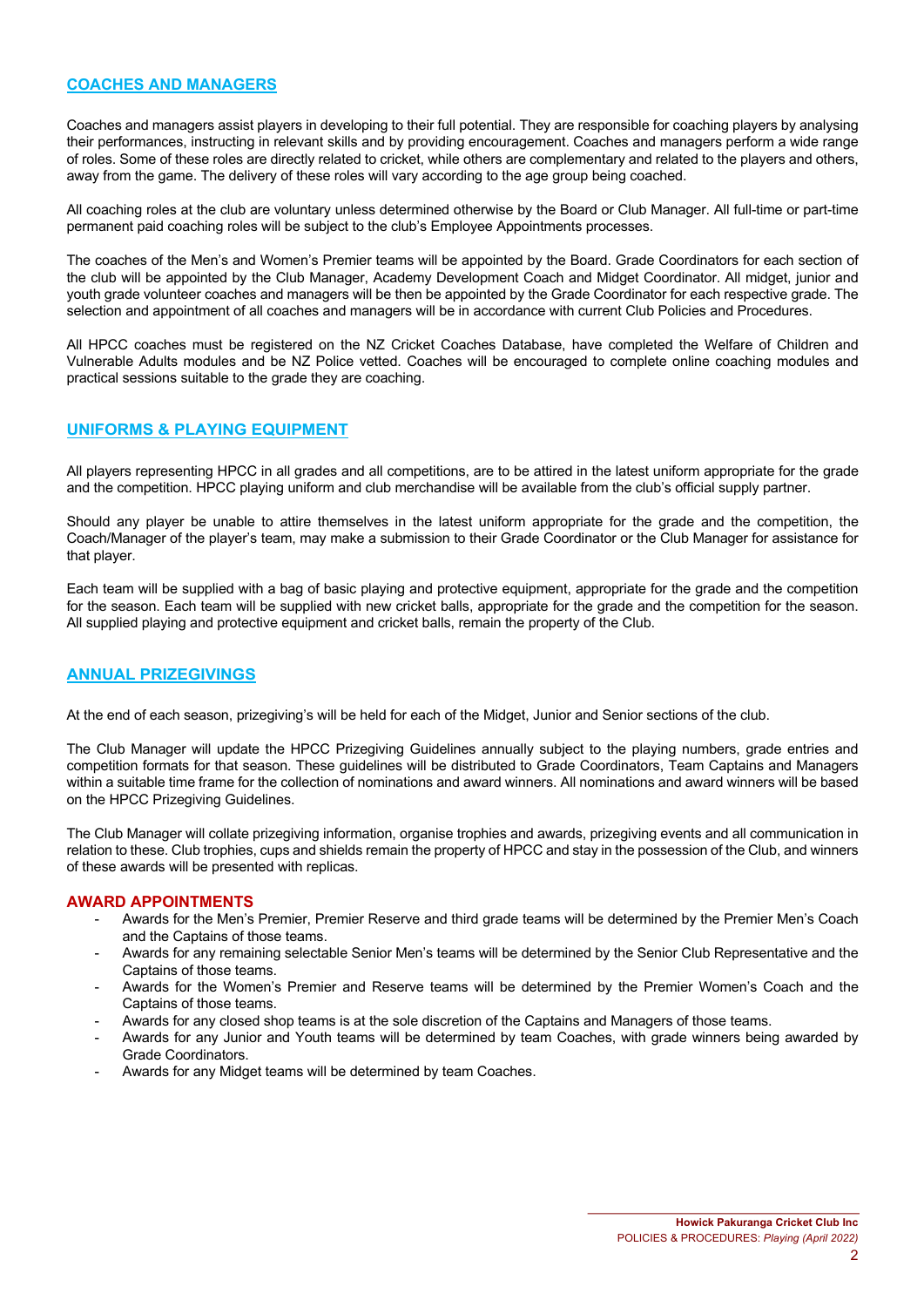### **CODE OF CONDUCT**

### **1. INTRODUCTION:**

- (a) The purpose of this Code of Conduct is to define the terms "Misconduct" and "Disputes"; to provide a mechanism to appoint the Judicial Committee of the Club to hear and determine allegations of Misconduct and determine Disputes and to set out the processes by which Misconduct and Disputes shall be heard and determined by the Howick Pakuranga Cricket Club Inc ("**Club**"), together with related matters.
- (b) Terms defined in the Constitution of the Club ("**Constitution**") have the same meaning where used here. References to Appendices are to Appendices of this Code of Conduct and reference to clauses are to clauses in this Code of Conduct.
- (c) This Code of Conduct is a Policy and Procedure as defined in the Constitution and was adopted by the Board in accordance with clause 28.1 of the Constitution effective from the Effective Date as stated above.
- (d) The term "**Misconduct**" where used in this Code of Conduct means, with regard to a Member: where such Member is the subject of a Code of Conduct Report issued by ACA and the allegation stated in the form is upheld; where a complaint in respect of such Member from a third party is upheld; where a Member engages in disorderly or improper conduct (as defined in this Code of Conduct); or where a Member otherwise breaches his or her obligations under this Code of Conduct.
- (e) The term "**Dispute**" where used in this Code of Conduct is defined in clause 6.
- (f) The Judicial Committee may, in relation to a specific situation within the scope of this Code of Conduct, amend the procedures set out in this Code of Conduct, provided this will not breach applicable law or the requirements of other applicable codes of conduct, and where:
	- no prejudice will eventuate to either the Club or the applicable Member as a result and where required for practical reasons; or
	- this has been agreed to by the applicable Member and the Judicial Committee or the Chairperson of the Board.

#### **2. GENERAL OBLIGATIONS OF MEMBERS:**

- (a) Members shall, at all times while engaged in Club activities, on Club premises or other activities (online or offline) that may affect or relate to the Club, comply with:
	- this Code of Conduct, adopted by the Board as set out in this document, as amended from time to time;
	- the code of conduct as laid down by New Zealand Cricket Inc ("NZC") from time to time; and
	- the code of conduct as laid down by the Auckland Cricket Association ("ACA") from time to time,
- (b) In addition, Members shall at all times while engaged in Club activities comply with the Spirit of Cricket, the Laws of Cricket (as relate to unfair play and player's conduct), and, as applicable, the Club's Guiding Principles. Club team captains shall endeavour to ensure that players in their teams conduct themselves in accordance with these requirements and shall be proactive in attempting to diffuse potential breaches of these.
- (c) Members shall not engage in disorderly or improper conduct or behaviour while engaged in Club activities, on Club premises or other activities (online or offline) that may affect or relate to the Club.

Where, "disorderly or improper conduct or behaviour" includes, but is not limited to:

- assaulting or attempting to assault, or abusing, either orally or physically, an umpire, player or spectator;
- using racist, sexist, demeaning, disparaging or threatening language to an umpire, player or spectator;
- using crude or abusive language, or hand signals or other gestures to an umpire, player or spectator;
- disputing, as distinct from questioning, an umpire's decision, or reacting in an obviously provocative manner towards an umpire or umpire's decision;
- breaching any provision of the Constitution, or any Policies or Procedures or any other regulations of the Club as may be published from time to time; and
- engaging in any form of conduct or behaviour detrimental to the Spirit of Cricket or likely to bring the game or the Club into disrepute.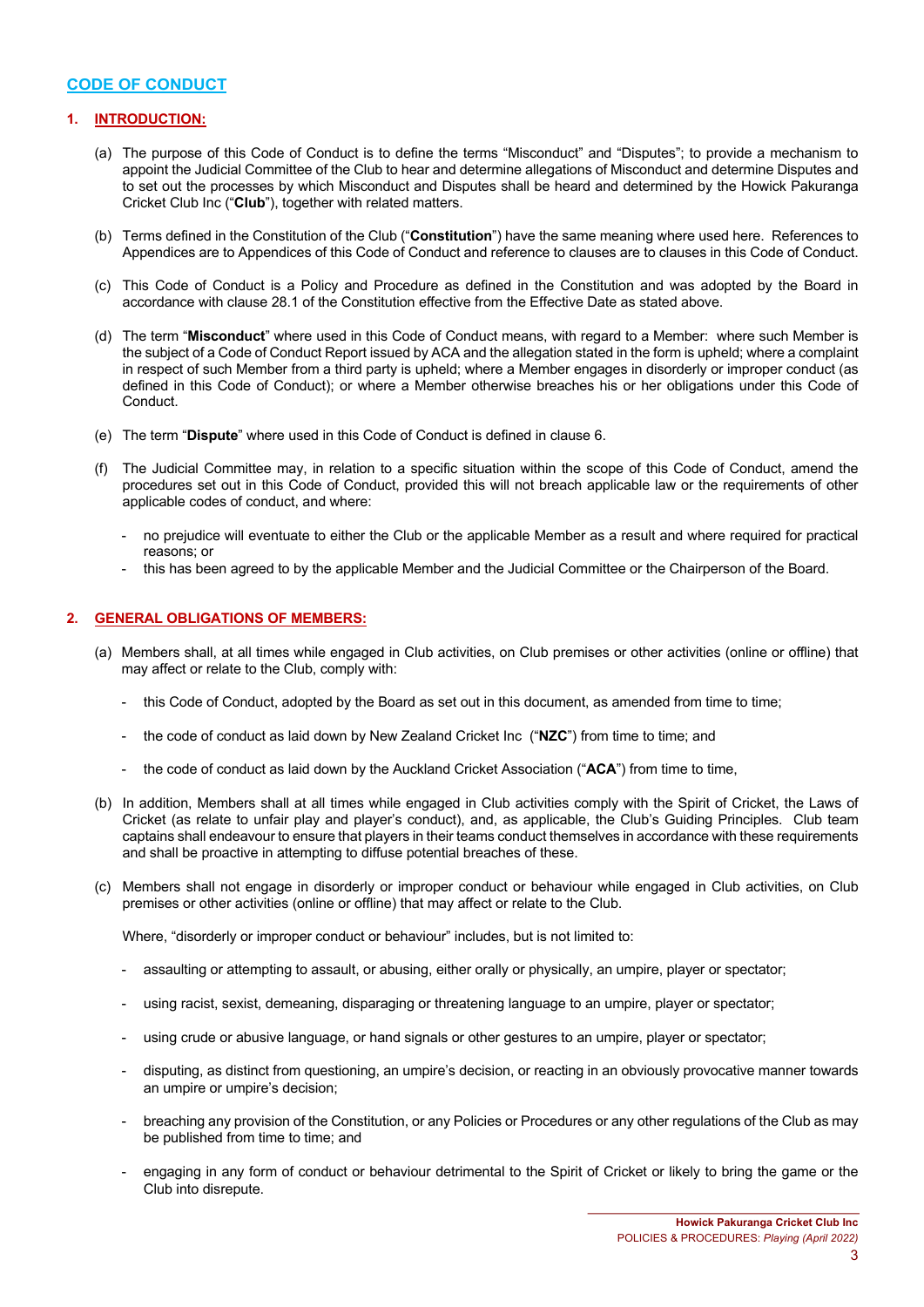- (d) All Members shall respect and care for Club facilities, assets and equipment and leave all Club facilities, assets and equipment, in a clean and tidy condition after use.
- (e) All Members and their guests shall comply with the conditions of the Club's liquor licence and the Club's Sale and Consumption of Alcohol Policy.
- (f) Members are further required to comply with expectations, requirements and rules as detailed in supplementary NZC and ACA codes, guides, handbooks and publications issued from time to time (e.g. Parents' and Coaches' Code, Tournament Regulations and Playing Conditions, Disciplinary Procedures).

### **3. JUDICIAL COMMITTEE:**

The Judicial Committee of the Club ("**Judicial Committee**") will be constituted annually in the manner provided in clause 27 (Judicial Committee) of the Constitution. The Board shall appoint the Judicial Committee each year and shall appoint a chairperson to the Judicial Committee (**"JC Chair"**) as provided in the Constitution.

The standing members of the Judicial Committee, as appointed by the Board shall be (1) either the Chairperson of the Board or the President; and (2) a Board Member with appropriate skills and experience. In addition, depending on the nature of a particular matter to be determined by the Judicial Committee, the relevant Playing Division affected by the matter or the requirements of the Appendices, an additional person or persons may be co-opted onto the Judicial Committee for determination of a particular matter. Such person or persons may be a representative from the relevant Playing Division and/or the Club Manager or such other person as determined by the Judicial Committee.

The Club Manager will attend all meetings of the Judicial Committee unless otherwise determined by the JC Chair.

The Judicial Committee shall hear and determine the following matters, in the manner provided in this Code of Conduct (and provided such matters have been raised in accordance with the requirements of this Code of Conduct):

- any allegation of Misconduct involving a Member as described in clause 4 or clause 5 below;
- (b) any Dispute between Members or between a Member and the Club as described in clause 6;
- (c) any appeal as described in clause 5 and clause 6; and
- (d) if delegated by the Board, shall undertake any other inquiry or investigation on behalf of the Club.

The Judicial Committee's decisions will be advised to the Board, at or prior to its next regular meeting in such format as determined by the Judicial Committee.

The Judicial Committee may discipline a Member with penalties varying from a verbal or written caution through to suspension/cancellation of membership, each as solely determined by the Judicial Committee including if it is deemed that he/she has brought cricket and/or the Club into disrepute.

The Club may keep and hold the Judicial Committee records in such format as determined by the Board or the Judicial Committee from time to time ("**Judicial Committee Record**") which, subject to manifest error, shall be conclusive as to the matters described in them.

#### **4. MISCONDUCT: PROCESS UPON RECEIPT OF CODE OF CONDUCT REPORTS OR LEVEL 1 CODE OF CONDUCT WARNINGS ISSUED BY ACA, OR A FORMAL COMPLAINT FROM A THIRD PARTY:**

A matter relating to alleged Misconduct to be considered and determined under this Code of Conduct may arise in the following ways:

- (a) the Club receives a duly completed Code of Conduct Report (or its replacement form however described), from ACA, reporting a Member's alleged behaviour and the actions of the Member in question have been reported to, or is under consideration by, the police. The process for actions by the Club and the Member in such event is as set out in Appendix A.
- (b) the Club receives a duly completed Code of Conduct Report (or its replacement form however described), from ACA, reporting a Member's alleged behaviour (and where clause 4(a) of this Code of Conduct does not apply). The process for actions by the Club and the Member in such event is as set out in Appendix B.
- (c) the Club receives a duly completed Code of Conduct Report submitted by one or both officiating ACA Umpires & Scorers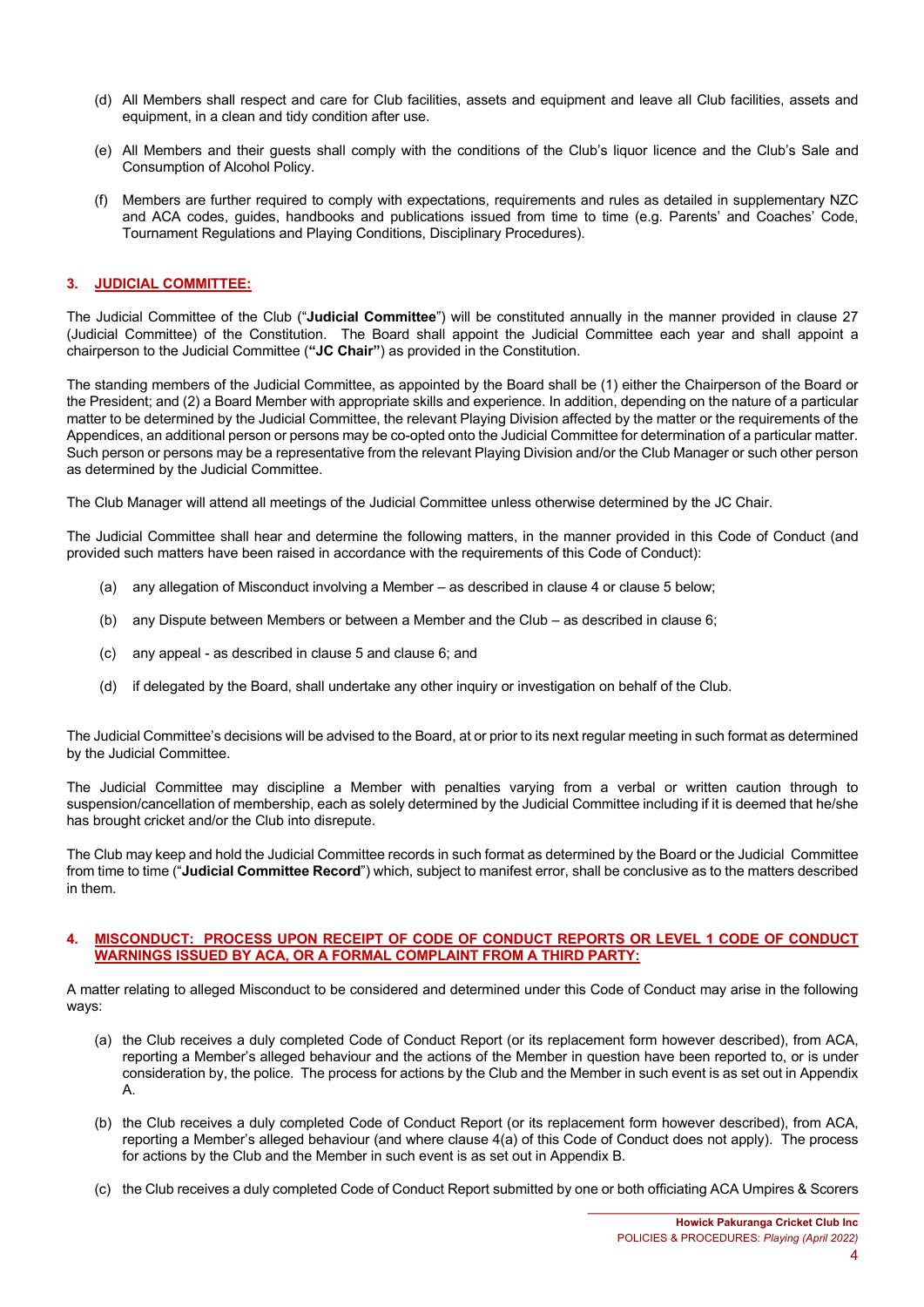Association umpires (or its replacement form however described), from ACA, reporting a Member's alleged behaviour (and where clause 4(a) of this Code of Conduct does not apply). The process for actions by the Club and the Member in such event is also as set out in Appendix B.

- (d) the Club receives a duly completed Code of Conduct Report submitted on behalf of a cricket club affiliated to ACA (or its replacement form however described), from ACA, reporting a Member's alleged behaviour (and where clause 4(a) of this Code of Conduct does not apply). The process for actions by the Club and the Member in such event is also as set out in Appendix B.
- (e) the Club receives an informal Level 1 Code of Conduct Warning from ACA, about a Member's alleged behaviour. The process for actions by the Club and the Member in such event is as set out in Appendix C.
- (f) the Club receives a formal written complaint from any other person, about a Member's alleged behaviour. The process for actions by the Club and the Member in such event is as set out in Appendix D.
- (g) the Club receives a formal written complaint from a Member in regard to an incident, actions or behaviour by a team or member from another club, the process for actions by the Club and the Member in such event is as set out in Appendix E.

Unless otherwise required by applicable law or other Codes of Conduct, for a complaint to be acted upon under this Code of Conduct, it must be in writing, signed and delivered to the Club in the required form.

If the Club receives an oral or informal complaint from any person or from ACA about a Member and where such person or ACA indicates after discussions that he, she or it wishes to formally proceed with the complaint, the Club Manager, on behalf of the JC Chair, will inform the complainant that this Code of Conduct requires, for a complaint to be acted upon, it must be in writing, signed and delivered to the Club in the required form.

Unless and until such a document is received by the Club, then unless otherwise determined by the Board, or the Judicial Committee or the Club Manager, the matter will be dealt with by the Club Manager, including by having informal discussions with ACA and/or other clubs.

### **5. OTHER MISCONDUCT – OTHER BREACH OF THIS CODE OF CONDUCT BY A MEMBER:**

Where a Member is alleged to have engaged in Misconduct not covered by clause 4, then clauses 4.14 to 4.17 of the Constitution may apply, as follows:

- (a) A Member shall be disqualified from the Club and his or her Membership revoked if by any action or statement he or she does or says anything which in the opinion of the Board is prejudicial to the welfare of the Club.
- (b) Before any decision is made under clause 5 (a) the Board (or the Judicial Committee on its behalf) shall:
	- give the Member seven (7) days' written notice of the Board's proposal to revoke his or her membership, and the reasons for such proposal, and
	- inform the Member of his or her right to be present, make submission and be heard at the meeting in which the proposal to revoke the Membership is to be considered.
- (c) Upon decision by the Board (or the Judicial Committee on its behalf) to revoke the membership under clause 5(a), the Club Manager shall inform the Member and ACA of the decision.
- (d) A Member whose membership is revoked under clause 5 (a) may appeal the decision to ACA in the manner permitted by ACA from time to time, and subject to the payment of any appeal fee as set by ACA from time to time.

(See Constitution – clauses 4.14 – 4.17)

In addition, where a Member breaches his or her obligations under this Code of Conduct (including under clause 2), and this is not Misconduct covered by clause 4, then the Board may in its sole discretion determine that this amounts to Misconduct and the process for actions by the Club and the Member in such event is as set out in Appendix D.

### **6. DISPUTES:**

- (a) In accordance with clause 26 of the Constitution, the following shall each constitute a "Dispute" for the purposes of this Code of Conduct:
	- i. a dispute arising out of the interpretation of the Constitution, or a Policy and Procedure (including` this Code of Conduct) or any matter arising which is not provided for in the Constitution, or an applicable Policy and Procedure (including this Code of Conduct); or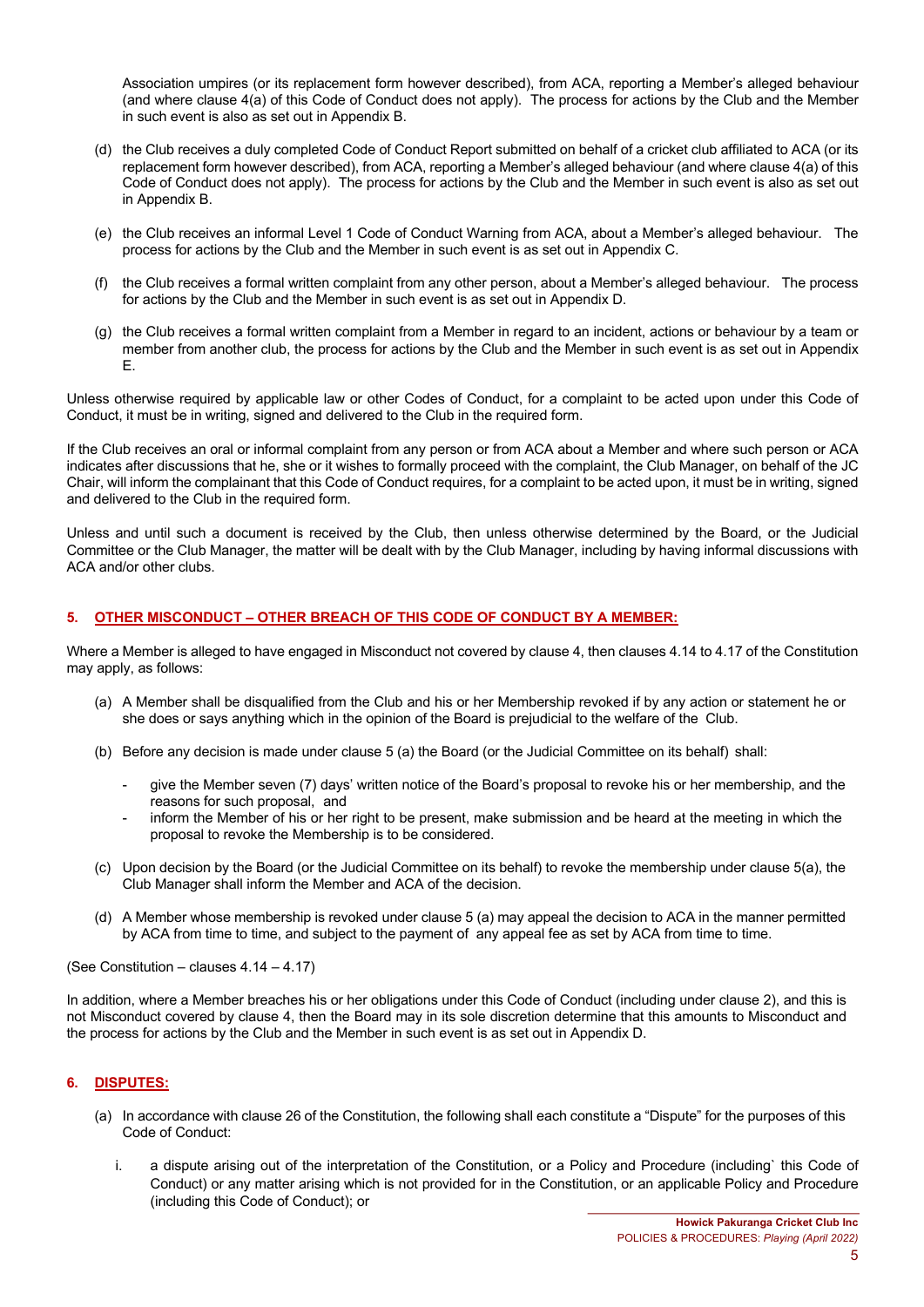- ii. a dispute arising out of the application of the Constitution, or a Policy and Procedure (including this Code of Conduct) including where a Member disputes the outcome, as determined by the Judicial Committee, of a process set out in this Code of Conduct as relates to alleged Misconduct by such Member; or
- iii. where a Member has a dispute with another Member or with the Club itself, believing there has been a breach of the Constitution or an applicable Policy and Procedure (including this Code of Conduct) and the Member further believes the Board should take an action as a result of the alleged breach; or
- iv. where a Member otherwise has a dispute with another Member or with the Club itself as relates to the activities of the Club, believing the Board should take an action as a result of such dispute.
- (b) Subject to clause 6(c), if a Member considers that he or she has a Dispute and wishes to proceed to resolve the Dispute, then:
	- i. he or she may lodge notice of the Dispute (which must be in writing and which must be issued within 7 days of the event to which the Dispute relates) with the Club Manager, who receives this on behalf of the Club ("**Dispute Notice**"). The Dispute Notice must set out in detail all relevant matters as regards the Dispute;
	- ii. the Dispute Notice will be sent to the Board and the Judicial Committee by the Club Manager;
	- iii. upon receipt of a Dispute Notice the Chairperson of the Board shall determine if the Dispute is a matter for the Board or the Judicial Committee to consider;
	- iv. the Board or the Judicial Committee shall call for statements from both parties to be received by the Club Manager within seven (7) days;
	- v. the Board or Judicial Committee may act upon the papers so received or shall convene a hearing inviting the Member to be present and to make a submission;
	- vi. the Board or Judicial Committee may take such action as it finds appropriate, informing the Member of its decision in writing within seven (7) days of the decision being made;
	- vii. the Member may appeal a decision of the Judicial Committee by sending notice of appeal to the Secretary within seven (7) days of the decision being notified to him. The Board will hear the appeal within fourteen (14) days of receipt of the notice of the appeal, and may rescind, alter or amend the decision (including any disciplinary action, as applicable) informing the Member of its decision in writing within seven (7) days of the decision being made;
- viii. A decision of the Board, either in determining a matter or on appeal following a decision of a Judicial Committee, will normally be considered binding on all parties. In exceptional circumstances the Board in its sole discretion may give further leave to appeal to the Association, by including such leave in its findings.
- (c) If the Dispute referred to in clause 6(a) is between the Board and a Member (other than as relates to a Judicial Committee decision), or between any one or more members of the Board, ("**the parties**") then that Dispute shall be finally resolved pursuant to the following process:
	- i. the parties shall negotiate in good faith and attempt to resolve the Dispute in question.
	- ii. failing agreement within seven (7) days of the date on which any party or parties have been notified in writing of the Dispute by another party the Dispute shall be referred to mediation
	- iii. mediation shall be initiated by either party giving written notice to the other party identifying the Dispute which it requires to be referred to mediation and nominating a mediator. If the parties are unable to agree upon and appoint a mediator within seven (7) days after the date of receipt of that written notice, then either or both parties shall forthwith ask the Arbitrators' and Mediators' Institute of New Zealand Inc. to appoint a mediator. The mediation shall be terminated by:
		- the signing of a settlement agreement by the parties; or
		- notice to the parties by the mediator, after consultation with the parties, to the effect that further efforts at mediation are no longer justified; or notice by one or more of the parties to the mediator to the effect that further efforts at mediation are no longer justified; or
		- the expiry of thirty (30) working days from the mediator's appointment, unless the parties expressly consent to an extension of this period.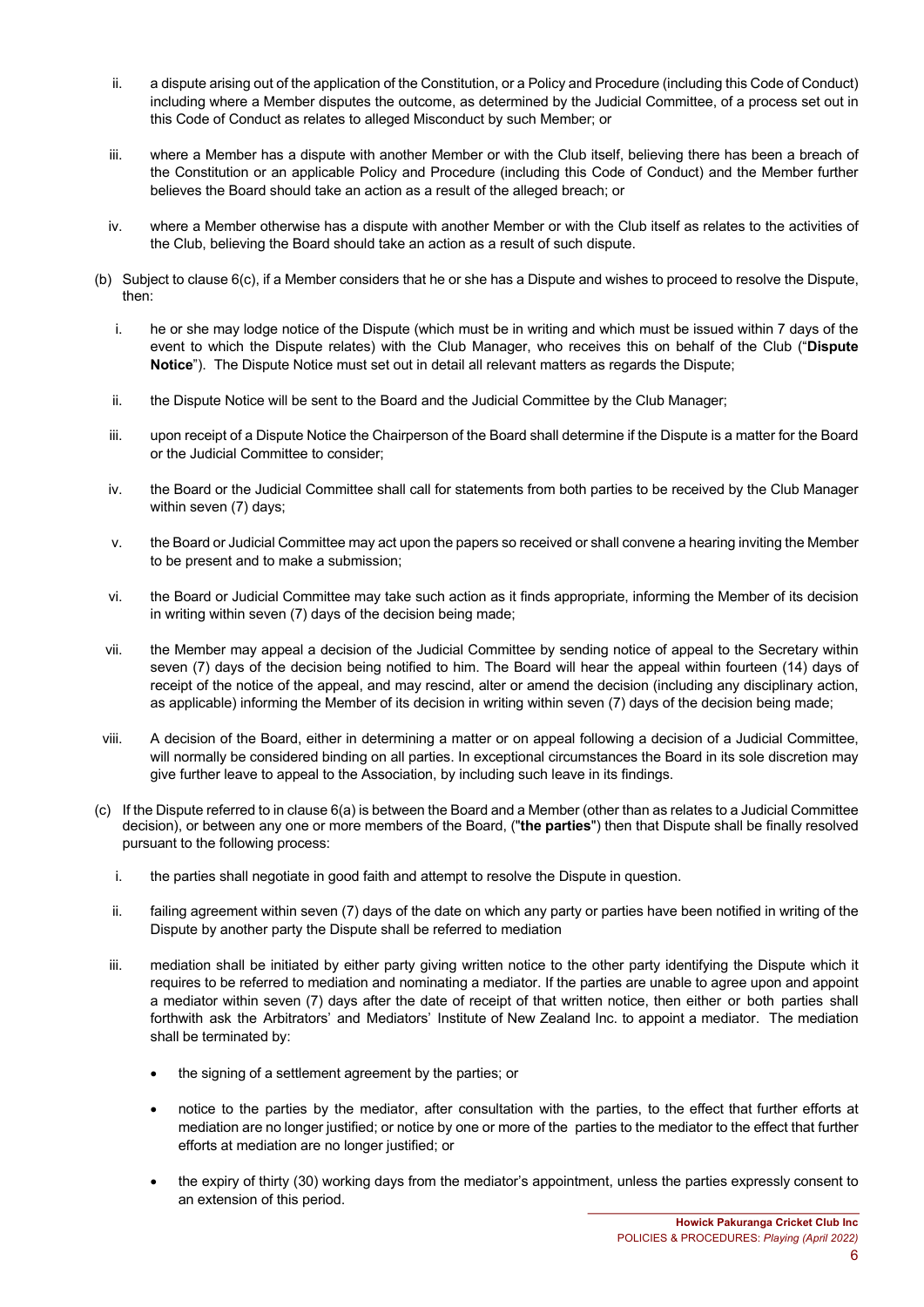- iv. If the mediation should be terminated other than by the signing of the settlement agreement in the manner provided above, then the dispute or matter shall be referred to the Sports Tribunal of New Zealand in accordance with its rules and/or as directed by such Tribunal, and shall be finally determined in accordance with the rules of that Tribunal.
- (d) Notwithstanding any other provisions in this Code of Conduct, subject only to the right of appeal to the Board as a Dispute, all decisions of the Judicial Committee under this Code of Conduct shall be final and binding on Members, and failure to adhere to a decision of the Judicial Committee may result in the Member having membership revoked. Pending determination of an appeal against a decision of the Judicial Committee, the Board may at its sole discretion grant a stay of execution on the decision which is being appealed.
- (e) Notwithstanding any other provisions in this Code of Conduct, the outcome of a decision issued by ACA following a Judicial Hearing relating the alleged Misconduct of a Member, shall not be a Dispute under this Code of Conduct and must be settled in accordance with the applicable constitution and/or rules of ACA, not the Club.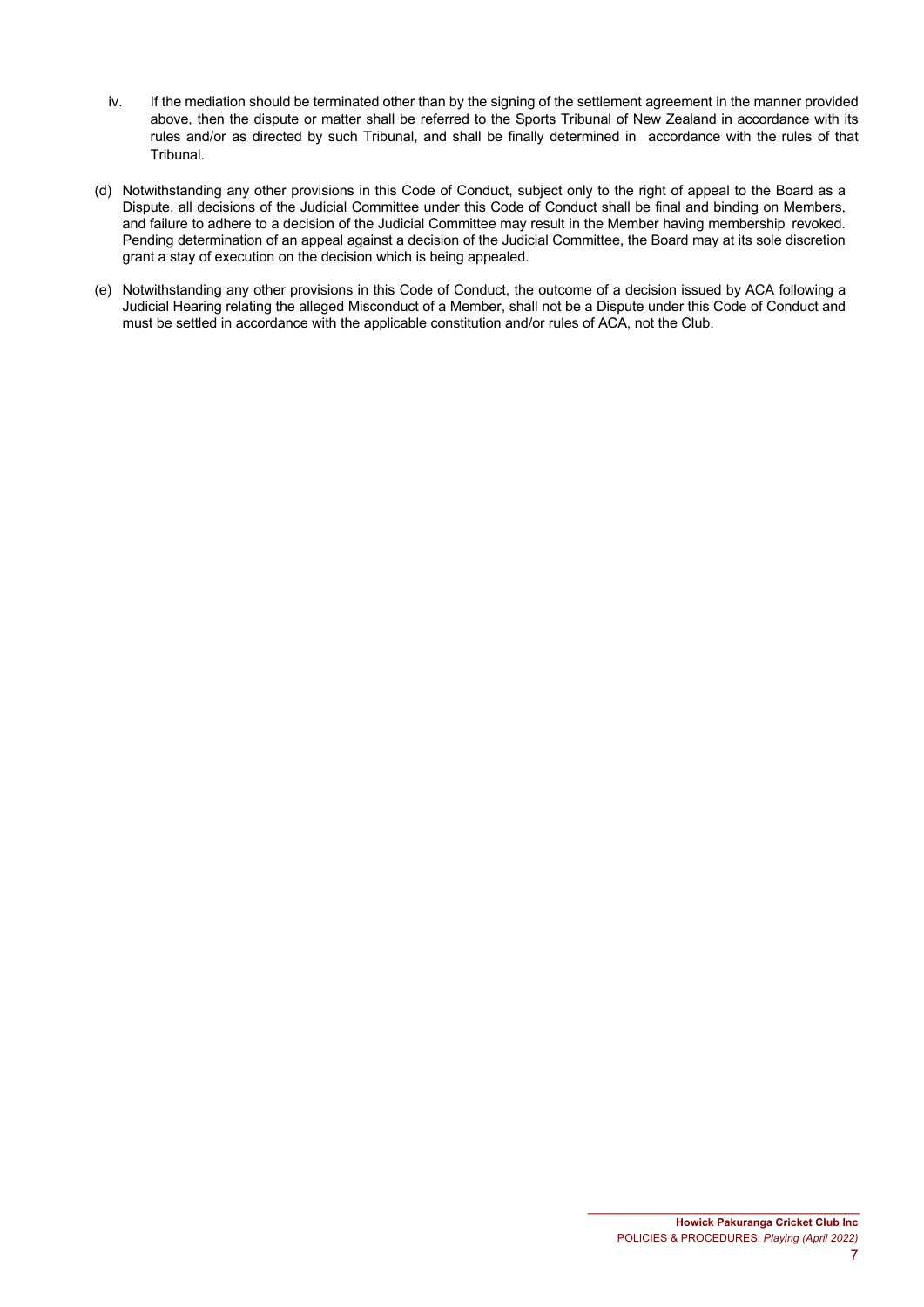### **APPENDIX A - (COC REPORT ISSUED BY ACA – POLICE MATTER)**

If the Club receives a duly completed Code of Conduct Report (or its replacement form however described), from ACA, reporting a Member's alleged behaviour and the Member **has** also been reported to, or is under consideration by, the police –

The Club Manager will advise the JC Chair and, on behalf of the JC Chair, will:

- contact and inform the Member:
	- that the alleged behaviour has been reported to the police;
	- that a Code of Conduct Report, has been issued by ACA;
	- that the Club Policy requires that Members reported to the police (including, for serious disorderly or improper conduct), are stood down from all cricket, and remain stood down from all cricket, at least until after the police have completed their investigation and made a ruling, and that such standdown shall immediately apply; and
	- of the Club's procedures for managing a Code of Conduct Report about a Member;
- provide the Member, with a copy of the Code of Conduct Report and a copy of the Club Policies & Procedures: Playing.
- offer the Member the opportunity to provide a written response to the information recorded in the Report, to the Board.
- canvas the team captain, other Members involved in the game, club officials and employees (as relevant) and other Members present at the game, in each case as applicable, about the information provided by the police (if any) or recorded in the Code of Conduct Report.
- Inform the Member, that the Club will take no further action until the police have completed their investigation and made a ruling.
- When the police have completed their investigation and made a ruling, in accordance with that ruling, the Board will decide what actions if any, it will take, which may include following a process as set out in Appendix B.

# **APPENDIX B – (COC REPORT ISSUED BY ACA – NON POLICE MATTER)**

If the Club receives a duly completed Code of Conduct Report (or its replacement form however described), from ACA, reporting a Member's alleged behaviour and the Member **has not** been reported to the police and the Member is not then under consideration by, the police –

- The Club Manager will advise the JC Chair and, on behalf of the JC Chair, will:
	- contact and inform the Member in question of the receipt of the Code of Conduct Report and the Club's procedures for managing a Code of Conduct Hearing;
	- provide the Member in question, with a copy of the Code of Conduct Report and a copy of the Club's Policies & Procedures: Playing;
	- canvas the team captain, other Members involved in the game, club officials and employees (as relevant) and other Members present at the game, in each case as applicable, about the information recorded in the Code of Conduct Report.
- The Club Manager will:
	- within the timeframe advised by ACA, convene a meeting of the Judicial Committee;
	- invite the Member in question, any support people or others either involved or present at the game to attend the meeting.
	- at the conclusion of the Judicial Committee meeting or as soon as practicable after it is prepared, provide the Member in question, with a copy of the Club Statement (or its replacement form however described), to ACA;
	- Submit the Club Statement to ACA as required and within the timeframe advised by ACA.
- The Judicial Committee will meet and:
	- conduct all business in-committee;
	- consider the Code of Conduct Report and the information recorded in it;
	- receive the information obtained from the Member in question, including written response/s;
	- consider the information received from, as applicable, the team captain, other players involved in the game, club officials and Members present at the game;
	- prepare the Club Statement (or its replacement form however described), to the ACA Judicial Hearing
- ACA will advise the Club if the matter is being referred to the ACA Judicial Panel.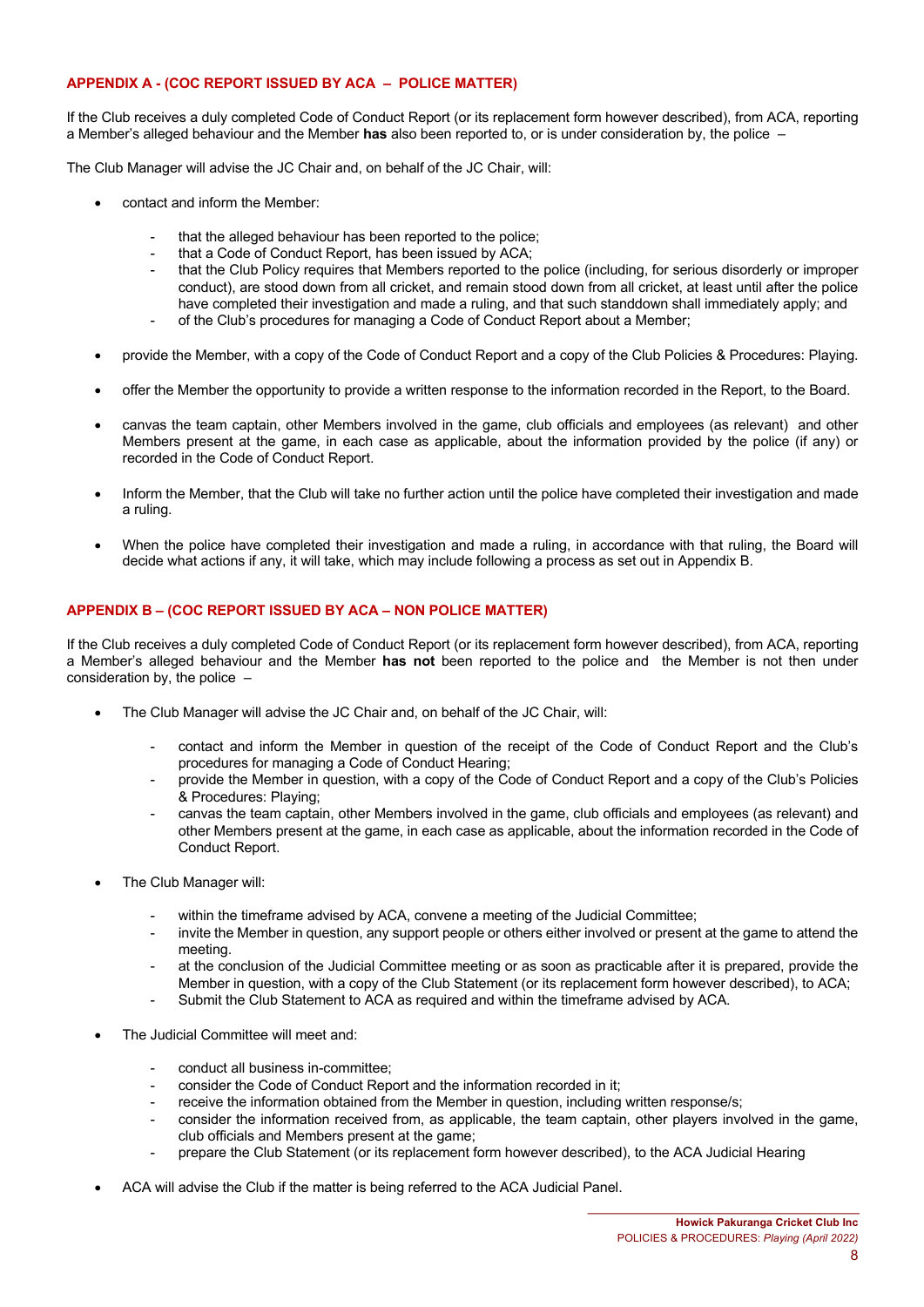- If the matter is not referred to the ACA Judicial Panel, the Judicial Committee will consider and determine if any further action should be taken as determined by the Code of Conduct.
- If the matter is referred to the ACA Judicial Panel, the Club Manager will advise the JC Chair, and complete any further reporting requirements as advised by ACA including the Code of Conduct Template.
- The Member in question will attend any ACA Judicial Hearing as required, together with either the Chairperson of the Board or the JC Chair; the Club Manager or one other Board Member – or as requested by ACA. Other Members may be required to attend depending on statements provided to the Judicial Panel and included in the Club Statement.
- The Club and the Member in question, will comply with all directions of the ACA Judicial Panel during the ACA Judicial Hearing, and any actions required by ACA resulting from the ACA Judicial Hearing.
- The Club Manager will summarise the Code of Conduct event, procedure and outcome, in the Club Manager's next written Report to the Board.
- The Judicial Committee will consider and determine if the outcome of the ACA Judicial Hearing and the sanctions imposed on the Member constitute an appropriate and final outcome to the matter and may take further action as applicable.

# **APPENDIX C - (LEVEL 1 CODE OF CONDUCT WARNING ISSUED BY ACA)**

If the Club receives a Level 1 Code of Conduct warning from ACA:

- The Club Manager will advise the JC Chair and, on behalf of the JC Chair, will:
	- contact and inform the Member in question of the receipt of the Level 1 Code of Conduct warning and the Club's procedures for managing the matter;
	- provide the Member in question, with a copy of the Code of Conduct Report and a copy of the Policies & Procedures: Playing;
	- discuss the matter with the Member in question and if necessary canvas the team captain, other Members involved in the game, club officials and employees (as relevant) and other Members present at the game.
	- Provide the member in question with an opportunity to respond in writing to ACA if deemed applicable or necessary
	- Collate all information and provide all information to the JC Chair and together they will determine if a meeting of the Judicial Committee is required.
	- Summarise the Code of Conduct Warning in the Club Manager's next written Report to the Board.

### **APPENDIX D (NO COC FORM ISSUED – COMPLAINT RECEIVED, OR CLAUSE 5 MISCONDUCT)**

If the Club receives a formal written complaint from any other person about a Member's alleged behaviour or where required as provided in clause 5 –

- The Club Manager will advise the JC Chair and on behalf of the JC Chair will
	- contact and inform the Member in question of the complaint and the Club's procedures for managing a complaint about a Member;
	- provide the Member in question with a copy of the complaint and a copy of the Club Policies & Procedures: Playing;
	- offer the Member in question, the opportunity to provide a written response to the information recorded in the complaint, to the Judicial Committee;
	- canvas the Member in question, the team captain, other players involved in the game/activity, club officials and employees (as relevant) and Members present at the game/activity, about the information recorded in complaint;
	- From the information in the original formal complaint and information gathered above, and in consultation with the JC Chair, decide if the complaint warrants the deliberations of the full Judicial Committee or a management response.
- In the event a management response is appropriate, discuss the issue with the Member in question; Report to the complainant in writing and summarise the Code of Conduct event, procedure and outcome, in the Club Manager's next written Report to the Board.

In the event a meeting of the Judicial Committee is appropriate, the Club Manager, on behalf of the JC Chair will at the earliest possible time, convene a meeting of the Judicial Committee;